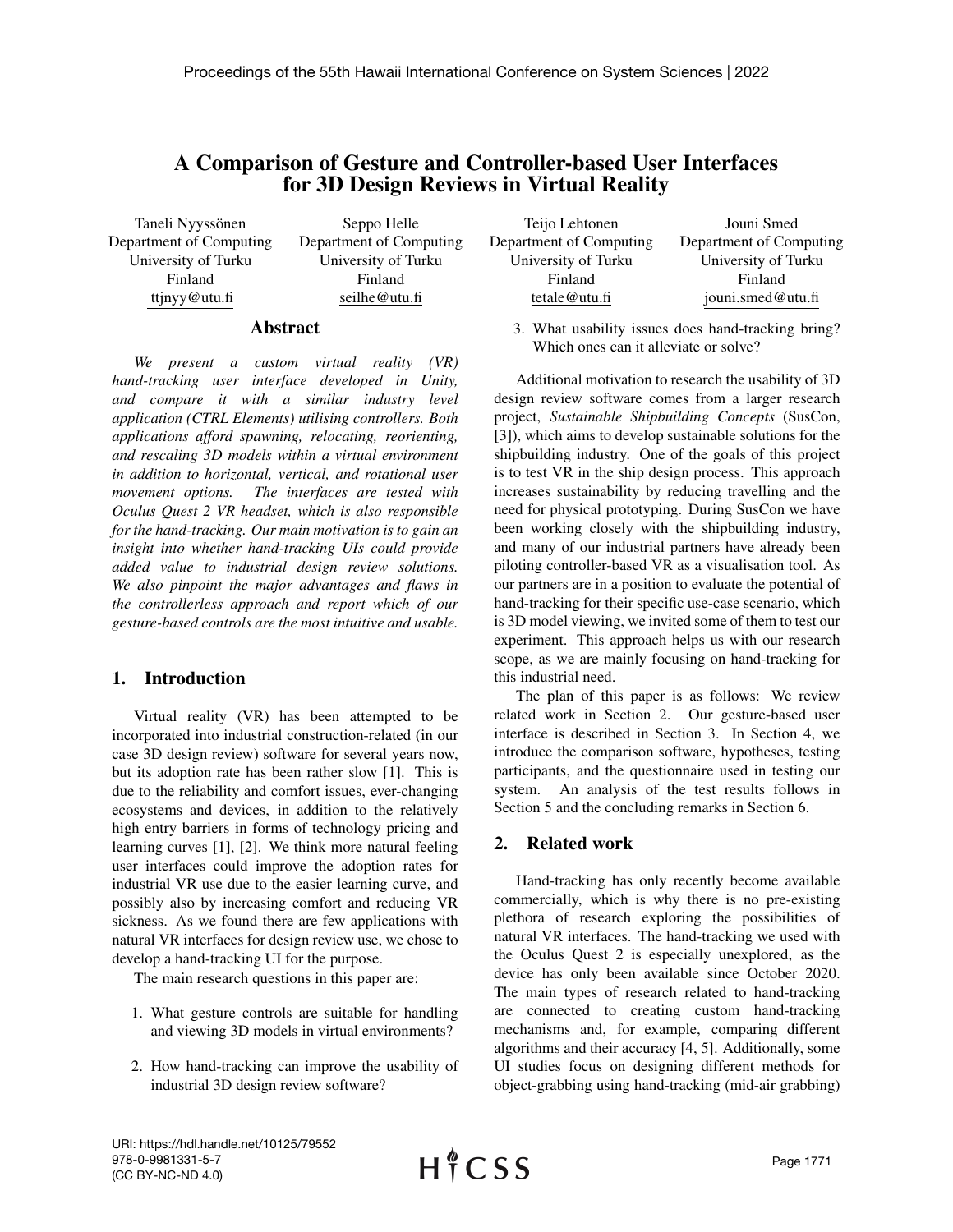in VR [6]. Masurovsky et al. [7] compare two similar camera-based hand-tracking interfaces using Leap Motion with a traditional controller solution utilising Oculus Touch controllers. According to their findings, the controller-based approach is more usable with a higher preference among test subjects. Consequently, we hypothesise that the hand-tracking might not be functional enough as of yet to be on par in usability with the controller-based approach.

*Interaction fidelity* [8] and its analysis tool *Framework for Interaction Fidelity Analysis* (FIFA) [9] suggests that – akin to virtual avatars or robots – virtual interactions also suffer from the uncanny valley. This means that while high-fidelity (HF) interactions (e.g., responsive and accurate hand-tracking) are more usable and intuitive than low-fidelity (LF) interactions (e.g., a basic VR controller), the medium-fidelity (MF) interactions (e.g., a hand-tracking system that is not exact or has a lot of latency) are actually less usable and intuitive than the LF ones. Although, McMahan et al. [9] conclude that this is most likely related to unfamiliarity with the MF interactions, as HF (similar to real-world action) interactions are natural to us, and the LF interactions (using controllers) are something that we have grown accustomed to. For this reason, we should test hand-tracking with users unaccustomed to controller-based user interfaces.

According to FIFA, interaction fidelity (IF) consists of *biomechanical symmetry* (BIS), *input veracity* (INV), and *control symmetry* (CLS). BIS refers to the objective degree of exactness with which real-world body movements for a task are reproduced during interaction, while INV is the objective degree of exactness with which the input devices capture and measure the user's actions. CLS refers to the objective degree of exactness with which control in a real-world task is provided by an interaction. Our test case has a high overall IF, because the hand-tracking is near exact, leading to high BIS. The INV is also moderately high, as the cameras are tracking our hands precisely, although they have a limited tracking range and space, and they can be occluded by other objects. The CLS is mainly related to the UI design, and because our system (see Section 3) uses ray-based interaction, the CLS is not the highest for those use cases. Then again, player movement is tied to real-life hand gestures, which could offer high levels of CLS.

# 3. Gesture-based user interface

We developed a gesture-based user interface for this study using the Unity game engine and Oculus Integration SDK [10]. The interface was modelled partly after CTRL Elements (see Section 4), so that the comparisons between the applications would be as meaningful as possible. The logic behind gesture choice was based on our review of gesture theory and the following key points: (1) how natural and intuitive the gesture is (i.e., how widely the gesture is recognised and used in the everyday life), (2) how unique the gesture is compared to the others (to avoid incorrect recognition), and (3) physical ease (to avoid physical strain and other difficulties in forming the gesture).

When designing our gestures, we delved into various literature reviews analysing the previous usage of hand gestures in HCI. We established the three main classifications of gesture controls based on their properties [11]: *Temporal*, *Contextual*, and *Instruction-based*.

Temporal refers to the gestures being *static* or *dynamic*, meaning whether the hand needs to move during the gesture formulation (from one state to another, e.g., drawing a shape in the air) to trigger an activity, or can the hand remain still after the gesture is formed (e.g., rising one's thumb up to form a gesture). We chose to use only static gestures in this study, as they are easier to form and recognise.

Contextual is divided into *communicative* and *manipulative* gestures. Communicative gestures can be (1) *semaphoric*, meaning they describe a language of their own (e.g., the rules of an application with no relation to any real languages, which is our use case scenario), (2) *pantomime*, mirroring a real concept, (3) *iconic*, referencing an existing concept, e.g., describing shape, location, or functionality of an object, (4) *metaphoric*, referencing abstract concepts, (5) *symbolic*, which are gestures that are widely used and understood in a society (e.g., thumbs up signalling positivity in many western societies), (6) *modalising symbolic*, which is used jointly with speech (e.g., asking where is your husband and simultaneously opening hands wide to indicate the husband is obese), (7) *deictic*, pointing to a direction, (8) *gesticulation*, meaning small gestures used to support certain types of speech, and (9) gestures which indicate that the person has lost their train of thought (e.g., waving of a hand when trying to recall a word).

Manipulative gestures then again, are any gestures that are used to interact with something to modify its properties, e.g., changing an object's location or orientation in space. Deictic gestures can sometimes be considered manipulative, e.g., if the pointed direction will serve as a location parameter to move an object to. Manipulative gestures can often be communicative or both in another context, and vice versa. In our system, for example, the thumb-up gesture is semaphoric,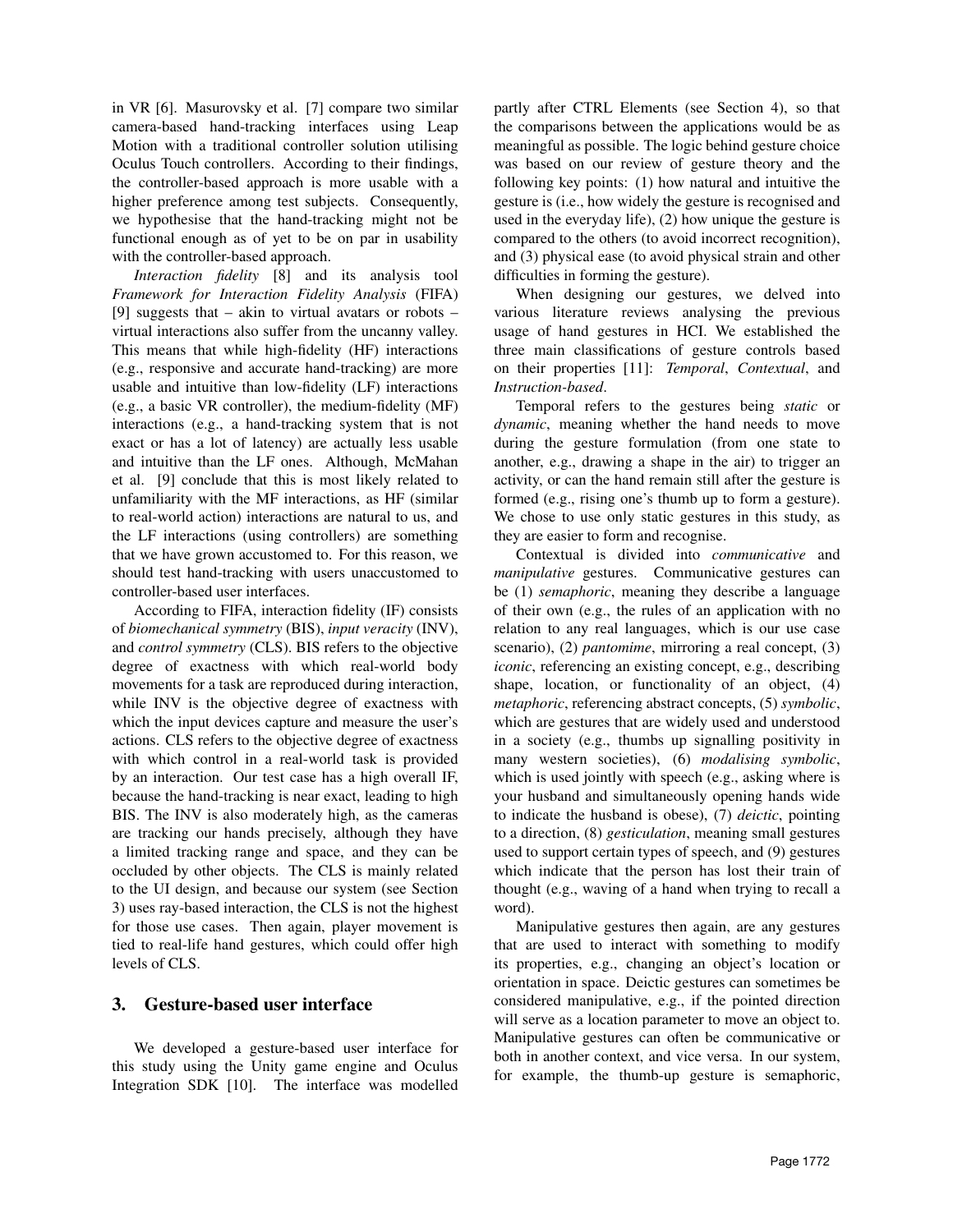| <b>Gesture</b>             | <b>Functionality</b>                                                                     |
|----------------------------|------------------------------------------------------------------------------------------|
| Right/Left Thumb-up        | Forward movement while recognised, direction controlled by headset.                      |
| Both Thumbs-up             | Double the speed of forward movement.                                                    |
| Right horizontal flat hand | Continuous vertical up-movement while recognised.                                        |
| Left horizontal flat hand  | Continuous vertical down-movement while recognised.                                      |
| Both horizontal flat hands | No movement, cancels each other out.                                                     |
| Right "Gun/pistol" hand    | Turns continuously right while recognised.                                               |
| Left "Gun/pistol" hand     | Turns continuously left while recognised.                                                |
| Both "Gun/pistol" hands    | No turning, cancels each other out.                                                      |
| Right/Left                 | Brings up a visible forward-facing ray to the activating hand which follows hand         |
| "Rock-climber" hand        | movements.                                                                               |
| Left middle-finger pinch   | While aiming the left ray to a valid teleport location, teleports user to it. Continuous |
|                            | pinching repeats the teleport in fixed intervals.                                        |
| Left closed fist           | Brings up the selection menu to the hand's location and follows the hand while fist is   |
|                            | being recognised.                                                                        |
| Right closed fist          | Removes the selection menu from view.                                                    |
| Right index-finger pinch 1 | While aiming the right ray to the selection menu, selects the currently hovered button.  |
|                            | While hovering a spawned 3D object in the scene, selects that object by bringing the     |
| Right index-finger pinch 2 | menu in front of the headset with that object's statistics. The menu will follow the     |
|                            | user's gaze until left fist is recognised again.                                         |

Table 1. Gestures and their functionality

meaning it does not indicate positivity as it would in our society, but rather it is part of the application language which states that the thumb up gesture moves the player forward, thus it is also a manipulative gesture.

Instruction-based gestures consist of *prescribed* and *freeform* gestures. Prescribed gestures exist within a gesture language or library and are immutable by the user. They trigger a very specific activity with not much room for interpretation. On the other hand, freeform gestures consist of several smaller gestures which are combined to create something larger, that is then recognised as a function. These can be for example drawing a shape in the air, and when the shape is complete instantiating an object similar to the shape which was drawn. Alternatively, an object could be moved in space by moving one's finger around. Such gestures are not predefined, but rather up to the user. All of our system's gestures are strictly prescribed for better comparability, which we get by every test user performing the exact same gestures, and for making the design more robust.

In summary, our gestures were chosen based on the aforementioned key points and considered against the gesture theory classifications, with the help of our experience in user interface design for VR. According to our review, collections of widely accepted gestures for VR-based 3D design reviews do not exist, so we had to improvise. [11]

The chosen gestures and their corresponding actions

are listed in Table 1. Images of how the gestures look in the VR environment can be seen in Figure 1.



Figure 1. Gestures in the VR environment

For gesture controls, we used a hand model rigged with many small "bones" (created by Oculus SDK)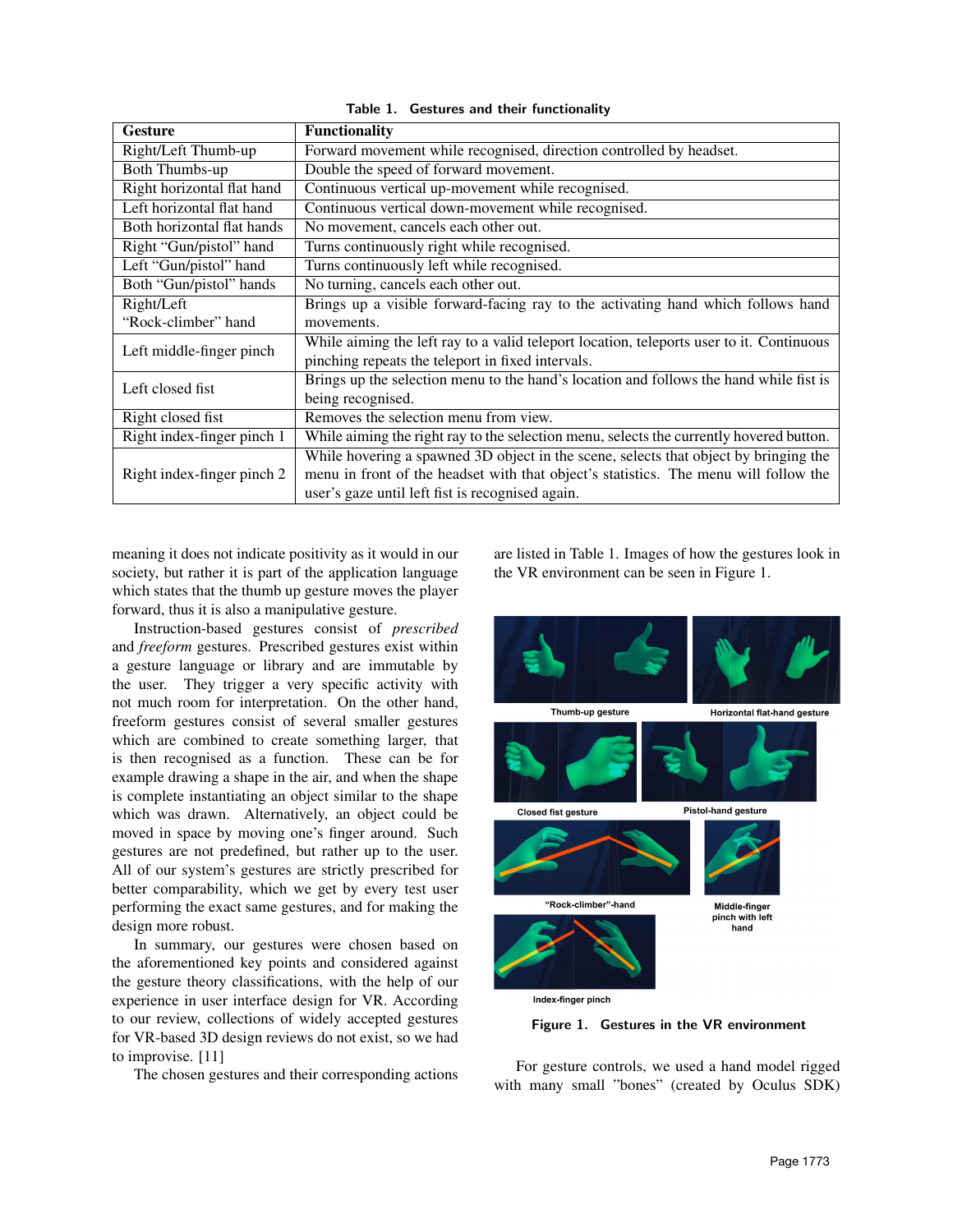and recorded the positions of those bones for the wanted gestures. During runtime, the current bone positions were compared to the recorded positions, and a reasonable tolerance for positional differences between those was determined through iteration. Accidental recognition of another gesture than the intended one we tried to avoid through the selection of gestures.

The functionalities of the interface consisted of the following activities: (1) forward movement, (2) vertical up- and down-movement, (3) turning, (4) teleportation, (5) spawning 3D models from a selection menu and changing their position, orientation, and scale, in addition to deleting them, and (6) selecting already spawned 3D models in the scene. Additionally, there was an option to turn gravity on and off using the selection menu. The 3D model spawning and adjusting UI is showcased in Figure 2.



Figure 2. 3D model spawning and adjusting UI

# 4. Testing

The testing was conducted in May-June of 2021 using the Oculus Quest 2 VR headset, and it consisted of the phases presented in Table 2 with a total duration of around one hour. Most of the testing was conducted in the same room using the same lighting to not skew the results, as lighting conditions affect the accuracy of hand-tracking significantly. The rest of the testing was organised in the facilities of our partnering shipbuilding companies, in as similar conditions as possible. A mixed research method was used for this study, combining qualitative and quantitative data collection and analysis.

Our comparison software, CTRL Elements, is a fully-developed 3D design review software currently being used especially by the shipbuilding industry [12]. The software has many functionalities, but for the sake of this test, we only included the ones which are also included in our gesture-based prototype, in addition to backwards movement, which was a default feature we could not eliminate.

## 4.1. Hypotheses

We ended up with four hypotheses for this study. The first one is that *it may be possible that hand-tracking will reduce simulator-sickness*, as the gesture controls are more vivid and realistic than a controller-based approach. Especially the fact that the user is moving their hands more and their positions matter more than while holding controllers could reduce the nausea caused by being stationary while experiencing virtual movement (vection).

The second hypothesis states that *hand-tracking can be a more pleasant experience for those who are not accustomed to the controller-based user interfaces in general*, as real-life gestures which everyone commonly uses can feel more intuitive than strange controllers. Conversely, for those accustomed to controller usage, hand gestures may feel strange and difficult.

Our third hypothesis is that *the usability might be on average worse than in the controller-based variant*. This is based on the novelty of the hand-tracking technology and limitations of the camera-based tracking, such as range and occlusion. Also, the comparison software (CTRL Elements) is a complete application, while our hand-tracking interface is a rough prototype still.

The fourth and final hypothesis is that *hand-tracking should feel more immersive than using controllers*, as it is likely to be easier to forget one's surroundings when there is no need for holding on to any external devices.

### 4.2. Questionnaire

The testing questionnaire was filled out on a local computer after the testing had taken place. The filling out was supervised by a testing instructor and help was provided upon request to clarify questions. Both open-ended and multiple-choice questions were included, some using a 5-point Likert scale. The questions were categorised as shown in Table 3.

The questions aimed to pinpoint the best and worst features of the hand-tracking UI individually and in comparison to the controller-based option. We did not try to determine the better UI though, as CTRL Elements is a complete industry-level solution with obviously higher maturity than our prototype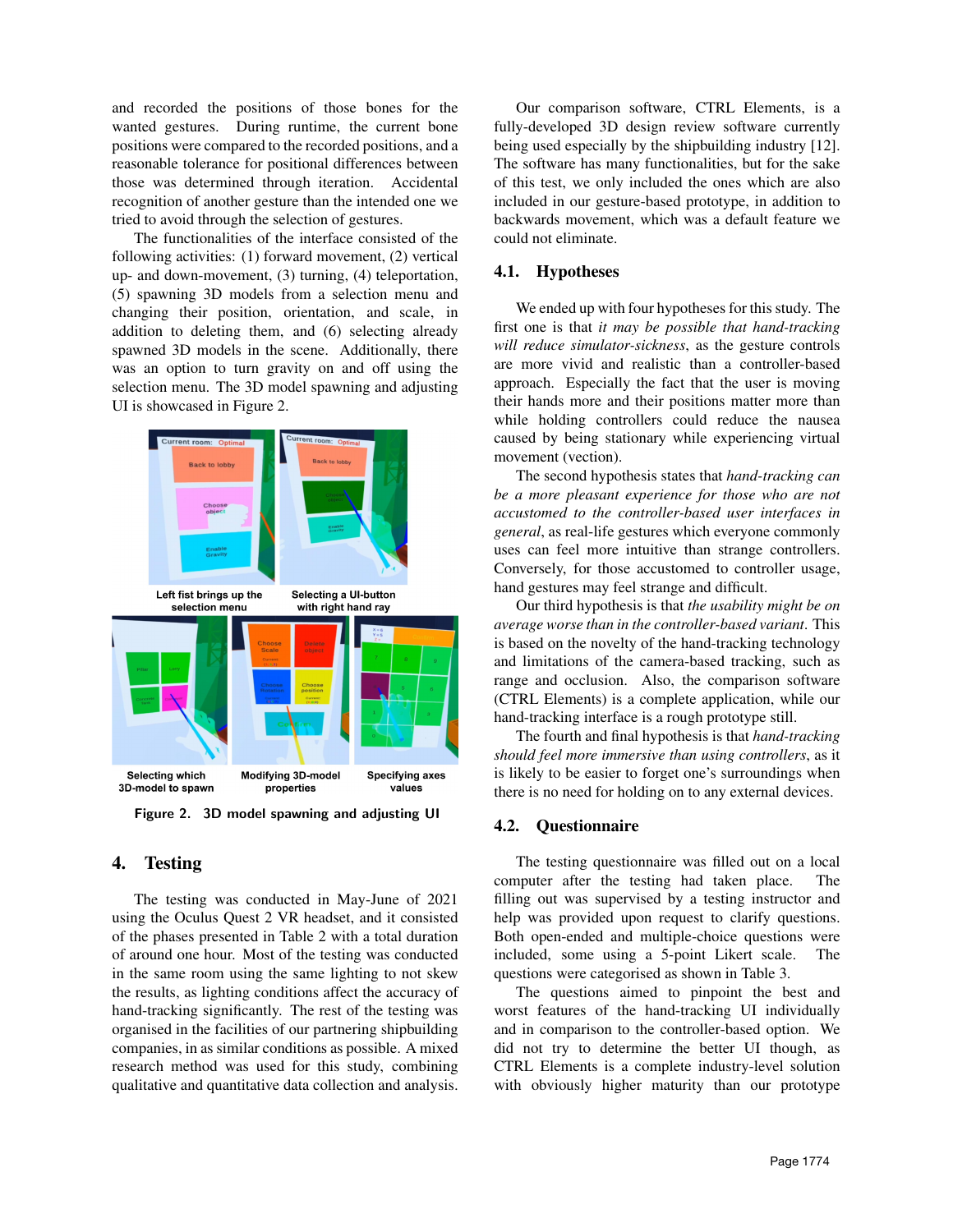| <b>Testing phase</b>                             | <b>Description</b>                                                                  | <b>Duration</b> |
|--------------------------------------------------|-------------------------------------------------------------------------------------|-----------------|
| Research introduction                            | Explaining the goals and data usage                                                 | max. 1 min.     |
| Instructions for controller-based<br>software    | Showing controller-based controls through a pc-screen<br>in-person                  | max. 5 min.     |
| Testing controller-based software                | Movement options and spawning + modifying placement of<br>3D models                 | max. 15 min.    |
| for<br>Instructions<br>hand-tracking<br>software | hand-tracking controls through<br>Showing<br>a<br>pc-screen<br>in-person            | max. 5 min.     |
| Testing hand-tracking software                   | Movement options and spawning + modifying placement of<br>3D models                 | max. 15 min.    |
| Questionnaire filling                            | Questions related to usability, preferences, and future vision<br>of the technology | max. 20 min.    |
| <b>Total</b>                                     |                                                                                     | max. 61 min.    |

Table 2. Testing phases and durations

|  | Table 3. Testing questionnaire categories |  |
|--|-------------------------------------------|--|
|  |                                           |  |

| Category                         | <b>Description</b>                                                               |  |  |  |  |  |
|----------------------------------|----------------------------------------------------------------------------------|--|--|--|--|--|
| Background information           | Previous VR and hand-tracking experience in addition to demographics             |  |  |  |  |  |
|                                  | (age-group, gender)                                                              |  |  |  |  |  |
| Ease of use                      | Comparing the ease of use of different activities in the hand-tracking interface |  |  |  |  |  |
|                                  | independently and with the controller-based one                                  |  |  |  |  |  |
| Ease of learning                 | Comparing the ease of learning of different activities in the hand-tracking      |  |  |  |  |  |
|                                  | interface independently and with the controller-based one                        |  |  |  |  |  |
| Reliability of the functionality | Comparing the reliability of different activities in the hand-tracking interface |  |  |  |  |  |
|                                  | independently and with the controller-based one                                  |  |  |  |  |  |
| Immersion                        | Comparing the immersion level of different activities in the hand-tracking       |  |  |  |  |  |
|                                  | interface independently and with the controller-based one                        |  |  |  |  |  |
| Gestures                         | Questions about gesture preference and reasons behind it                         |  |  |  |  |  |
| Physical and mental well-being   | Questions related to simulator sickness and the strain experienced in different  |  |  |  |  |  |
|                                  | body parts during testing                                                        |  |  |  |  |  |
| Future vision of hand-tracking   | Questions about the perceived future of hand-tracking in VR design software      |  |  |  |  |  |
| in industrial design software    | and the main advantages and flaws with hand-tracking                             |  |  |  |  |  |

hand-tracking interface.

### 4.3. Participants

The total amount of test users in this study was 20, and partial convenience sampling was used in the recruitment. These four user categories were used: *University staff* (US):

This category consists of four volunteers within the research department. Possible roles for this category include researchers and other IT specialists.

*Students* (ST):

This category consists of six volunteer students. Most of them were recruited from a university course related to mixed reality, to get users with some familiarity in VR so that the "wow" factor would not dominate their experience.

*VR developers* (VD):

Four volunteers among the developers of CTRL Elements, our controller-based comparison software, formed this category. The motivation was to get feedback on our hand-tracking system from true experts in VR.

*Company representatives* (CR):

This category consists of shipbuilding-related company employees, which we are connected to because of our ongoing SusCon project. The users were gathered from two companies with slightly different roles in the industry, three from both.

Test user demographics show that 50% were aged between 26–35, while 30% were slightly older (36–45). The gender distribution was 85% male, indicating a clear gender imbalance. Users were asked about previous VR and hand-tracking experience (see Table 4). Most users had some degree of previous VR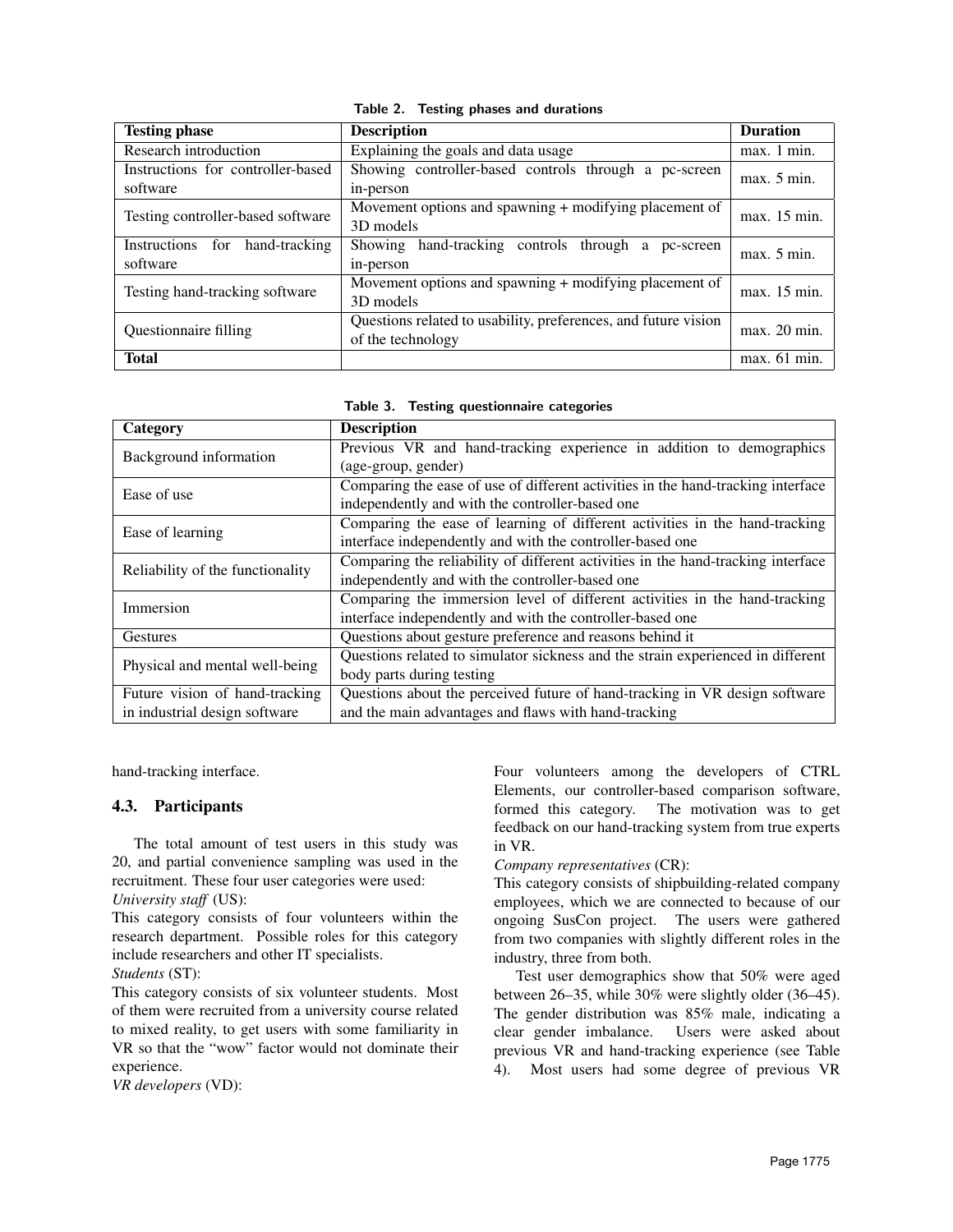experience, while the developers naturally considered themselves experts. For hand-tracking experience, most users had little to no previous experience, and the developers had the highest ratings for this category as well. More users had prior experience of hand-tracking in a non-VR environment than VR environment. Probably due to slightly misleading question formulation, some users did not include their VR hand-tracking experience into the experience in any interface.

Table 4. Previous experience

VR experience

| <b>Experience level</b> | US | ST | VD | CR | Total |
|-------------------------|----|----|----|----|-------|
| None                    |    |    |    |    |       |
| Once or twice           |    |    |    |    |       |
| Several times           |    |    |    |    |       |
| Expert                  |    |    |    |    |       |

Hand-tracking experience in VR

| <b>Experience level</b> | US | SТ | VD | CR | Total |
|-------------------------|----|----|----|----|-------|
| None                    |    |    |    |    |       |
| Once or twice           |    |    |    |    |       |
| Several times           |    |    |    |    |       |
| Expert                  |    |    |    |    |       |

Hand-tracking experience in any interface

| <b>Experience level</b> | US | SТ | VD | C R | Total |
|-------------------------|----|----|----|-----|-------|
| None                    |    |    |    |     |       |
| Once or twice           |    |    |    |     |       |
| Several times           |    |    |    |     |       |
| Expert                  |    |    |    |     |       |

# 5. Results

We explain here the abbreviations used in the tables, then list the major observations, after which we go through the results of each question category individually. The potential sources of error are analysed in the end. All mean results are listed with one decimal precision as the data has no decimals, and are calculated within a 95% confidence interval. The standard deviations (s) use the sample formula, so the data will be more generalisable.

These abbreviations are used for different activities in the hand-tracking:

THU: Forward movement using the thumb up gestures.

VERT: Vertical up and down movement using the flat hand gestures.

TURN: Turning using the pistol hand gesture.

TELE: Teleporting using the left-hand ray (green) and middle-finger pinch.

RAY: Enabling the ray using the "Rock-climber" gesture.

FIST: Bringing in the selection menu using the left fist and removing it using the right fist.

SEL: Selecting an option from the selection menu using the right-hand ray (blue) and index-finger pinch.

MOD: Selecting an already spawned 3D model from the scene using the right hand ray (yellow) and index-finger pinch.

# 5.1. Observations

Our first main observation is *lack of features*. Some users noted that there was no gesture to go backwards, which was possible in the CTRL Elements. The reason for this was that a suitable gesture was not found, and to not overwhelm the users with gestures. Also, the forward movement had a double speed mode, but rotational and vertical did not, which was requested by some users.

Secondly, we observed *unintuitive gestures*. For some users, the turning gesture "pistol-hand" felt reversed, as their index finger pointed to the opposite direction than the rotation. The idea of the right hand turning right and vice versa was not intuitive to all users, instead the direction of the index finger was a stronger direction indicator for some. This was hard to predict, as the index finger could point to any direction depending on user preference.

Our third observation is *involuntary gesture activation*. Most users experienced some level of involuntary gesture activation. Almost everyone had some issues differentiating the "thumb-up" gesture from the "closed fist" gesture for the left hand. While trying to move forward at double speed, this fault brought up the menu to the view instead. Additionally, the right "closed fist" gesture was being recognised when trying to perform the index-finger pinch to select menu items. This caused the menu to disappear after the selection, forcing the user to reactivate it using the left fist. The main reason for the left-hand behaviour is that the left "closed fist" gesture is technically a part of the thumb-up gesture, so it gets easily recognised simultaneously at specific angles. For the right hand, the index-finger pinch is evaluated separately from the right "closed fist" gesture in the code, so both may be recognised simultaneously in some instances, which is not the case for non-pinch gestures. The pinch can also resemble a closed fist if the other fingers are very close to each other.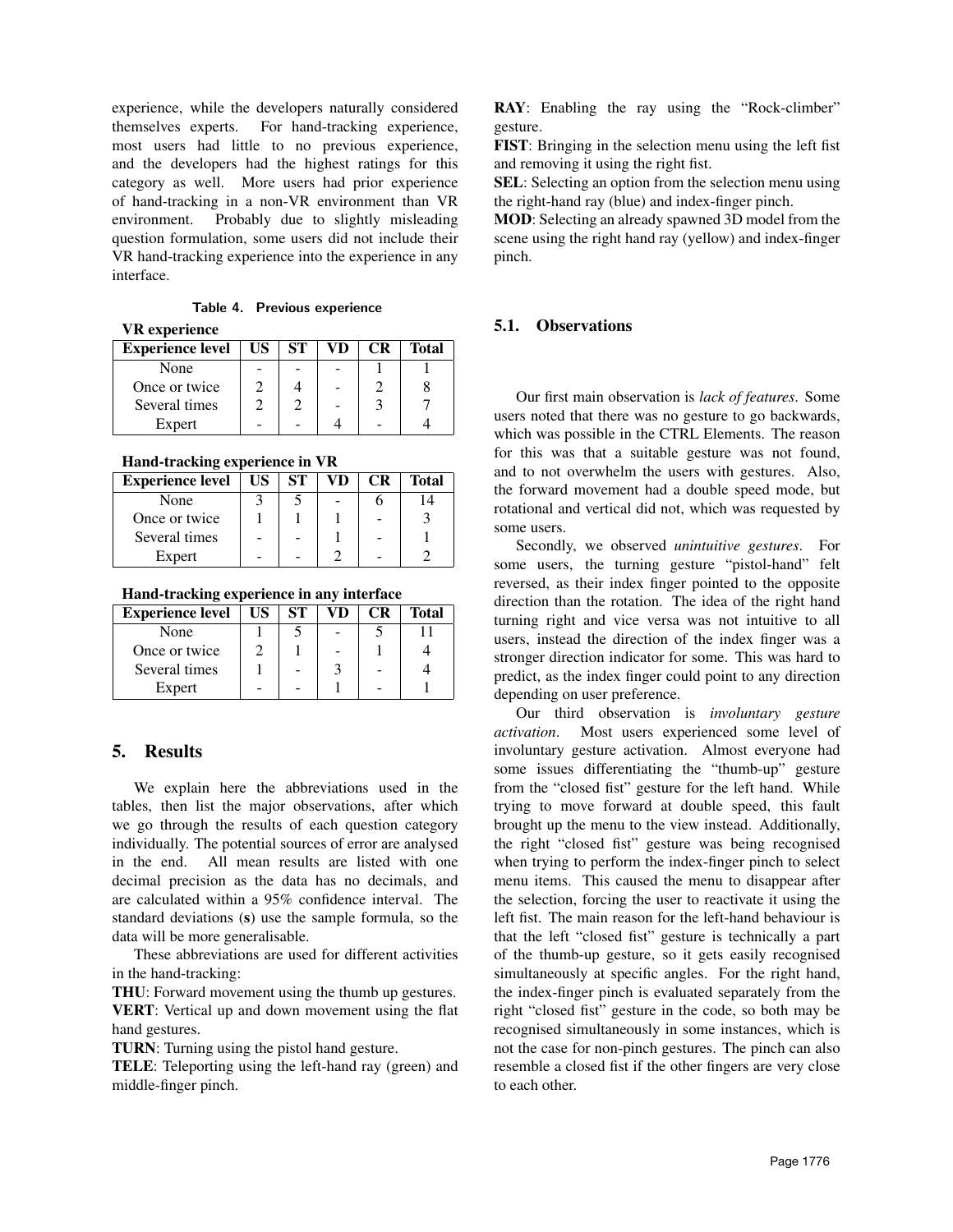| <b>Activity</b> | US  | <b>ST</b> | VD  | <b>CR</b> | Total | E         | Mdn            | s   | <b>Comparison to controllers</b> |                |                   |  |
|-----------------|-----|-----------|-----|-----------|-------|-----------|----------------|-----|----------------------------------|----------------|-------------------|--|
| <b>THU</b>      | 3.3 | 4.5       | 3.3 | 3.7       | 3.8   | $\pm 0.6$ | 4              | 1.3 | US                               | 6.3            | $0 = A$ lot more  |  |
| <b>VERT</b>     | 4.0 | 4.3       | 3.0 | 4.2       | 4.0   | $\pm 0.5$ | $\overline{4}$ | 1.1 | <b>ST</b>                        | 5.8            | difficult to use. |  |
| <b>TURN</b>     | 3.8 | 4.0       | 3.0 | 4.0       | 3.8   | $\pm 0.5$ | $\overline{4}$ | 1.1 | VD                               | 1.3            | $5$ = Neutral,    |  |
| <b>TELE</b>     | 3.5 | 3.5       | 3.3 | 3.2       | 3.4   | $\pm 0.5$ | $\overline{4}$ | 1.1 | CR                               | 3.7            | $10 = A$ lot      |  |
| <b>RAY</b>      | 3.3 | 4.3       | 3.3 | 3.3       | 3.6   | $\pm 0.4$ | $\overline{4}$ | 0.9 | <b>Total</b>                     | 4.4            | easier to use     |  |
| <b>FIST</b>     | 3.8 | 4.3       | 3.3 | 3.7       | 3.8   | $\pm 0.5$ | 4              | 1.1 | E                                | $\pm 1.2$      |                   |  |
| <b>SEL</b>      | 2.5 | 3.3       | 4.3 | 4.0       | 3.6   | $\pm 0.6$ | 4              | 1.2 | Mdn                              | $\overline{4}$ |                   |  |
| <b>MOD</b>      | 4.0 | 4.0       | 3.8 | 4.2       | 4.0   | $\pm 0.4$ | $\overline{4}$ | 0.9 | s                                | 2.6            |                   |  |

Table 5. Ease of use in different activities ( $1 =$  Very difficult,  $5 =$  Very easy, mean values), and overall ease of use compared to the controller-based version, mean values

Table 6. Ease of learning in different activities ( $1 =$  Very difficult,  $5 =$  Very easy, mean values), and overall ease of learning compared to the controller-based version, mean values

| <b>Activity</b> | US  | <b>ST</b> | VD  | CR  | Total | Е         | Mdn | s   | <b>Comparison to controllers</b> |           |                     |  |
|-----------------|-----|-----------|-----|-----|-------|-----------|-----|-----|----------------------------------|-----------|---------------------|--|
| <b>THU</b>      | 3.3 | 4.8       | 4.5 | 4.0 | 4.2   | $\pm 0.5$ | 4.5 | 1.1 | US                               | 5.3       | $0 = A$ lot more    |  |
| <b>VERT</b>     | 4.5 | 4.7       | 3.8 | 4.5 | 4.4   | $\pm 0.4$ | 4.5 | 0.8 | <b>ST</b>                        | 5.5       | difficult to learn, |  |
| <b>TURN</b>     | 3.8 | 4.3       | 4.0 | 4.5 | 4.2   | $\pm 0.3$ | 4   | 0.7 | VD                               | 4.8       | $5$ = Neutral,      |  |
| <b>TELE</b>     | 3.3 | 3.8       | 3.3 | 3.2 | 3.4   | $\pm 0.5$ | 3.5 | 1.1 | <b>CR</b>                        | 5.0       | $10 = A$ lot easier |  |
| <b>RAY</b>      | 3.5 | 4.2       | 3.8 | 3.7 | 3.8   | $\pm 0.4$ | 4   | 0.9 | Total                            | 5.2       | to learn            |  |
| <b>FIST</b>     | 4.5 | 4.0       | 3.8 | 3.5 | 3.9   | $\pm 0.5$ | 4   | 1.0 | E                                | $\pm 0.8$ |                     |  |
| <b>SEL</b>      | 3.0 | 4.0       | 4.5 | 4.2 | 4.0   | $\pm 0.6$ | 4   | 1.2 | Mdn                              | 5         |                     |  |
| <b>MOD</b>      | 4.3 | 4.3       | 4.5 | 4.0 | 4.3   | $\pm 0.4$ | 4   | 0.9 | S                                | 1.8       |                     |  |

#### 5.2. Ease of use and learning

Ease of use is a vital design aspect for any kind of UI. When rating only the gesture control activities, the results showed that overall the ease of use was quite high, as seen in Table 5 (left). The easiest to use gesture activities were VERT and MOD (4.0), while the most difficult one was TELE (3.4). The responses were heavily dependent on the user categories, showing that the ST had the highest ratings overall, while the VD had the lowest ratings. Additionally, VD and CR seemed to excel at RAY, while ST and US struggled with it.

When comparing all gesture commands to the controller-based ones, the use was perceived to be slightly more difficult in general (4.4/10), see Table 5 (right), which was to be expected with most users already used to the controller-based approach. However, the users who were not familiar with controllers felt that the natural interface was easier to use.

For the ease of learning ratings for gestures (see Table 6, left), the user categories seemed to be more evenly distributed. The highest and lowest scores were still VERT (4.4) and TELE (3.4), giving the first clear indication that those were the most and least preferred gestures. The gesture and controller-based systems were evaluated to be as easy to learn overall on average, as seen in Table 6 (right).

### 5.3. Reliability of the functionality

For the reliability of the gesture activities (see Table 7, left), again the VERT and MOD got the highest score (3.9), although now the FIST got the lowest score (3.3). This is likely due to the left fist constantly activating the menu for most test users when they tried to move using the left thumb up gesture. For reliability, the ST again gave high ratings, while the VD and US gave low ratings.

When gestures were compared with CTRL Elements overall, as seen in Table 7 (right), the reliability of hand-tracking was evaluated to be worse (3.8/10), which is in line with our hypothesis about worse usability in general.

### 5.4. Perceived immersion

The hypothesis about immersion was that using one's own hands would be a more immersive experience than using a controller interface. Results in Table 8 (left), show that the highest score of gestures went again to VERT (3.8) while TURN was the least immersive (3.0). TURN was the least immersive likely because "pistol-hand" was considered very unintuitive to use for the turning function, despite being easy to form and memorise. In comments, the gestures were described as working and being suitable, but it was difficult to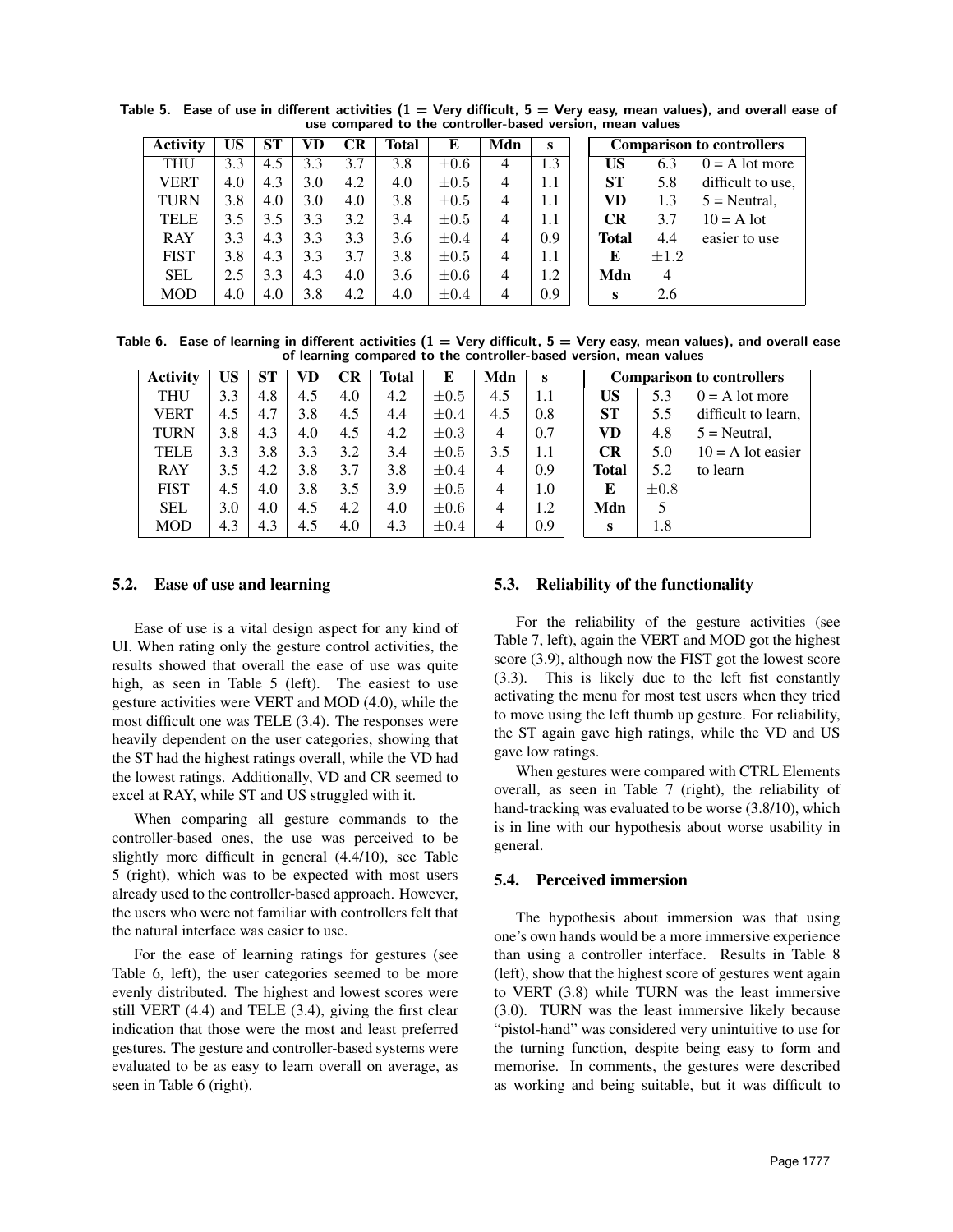| <b>US</b><br>ST<br><b>CR</b><br>VD<br>Mdn<br><b>Activity</b><br>E<br><b>Total</b><br>s |     |     |     |     |     |           |     |     |  |                                  |           |                   |  |
|----------------------------------------------------------------------------------------|-----|-----|-----|-----|-----|-----------|-----|-----|--|----------------------------------|-----------|-------------------|--|
|                                                                                        |     |     |     |     |     |           |     |     |  | <b>Comparison to controllers</b> |           |                   |  |
| <b>THU</b>                                                                             | 3.0 | 4.5 | 2.8 | 3.3 | 3.5 | $\pm 0.6$ | 4   | 1.2 |  | US                               | 4.3       | $0 = A$ lot less  |  |
| <b>VERT</b>                                                                            | 4.0 | 4.2 | 2.8 | 4.2 | 3.9 | $\pm 0.6$ | 4   | 1.2 |  | <b>ST</b>                        | 5.5       | reliable.         |  |
| <b>TURN</b>                                                                            | 3.3 | 4.0 | 3.0 | 4.2 | 3.7 | $\pm 0.6$ | 4   | 1.2 |  | VD                               | 0.5       | $5$ = Neutral.    |  |
| <b>TELE</b>                                                                            | 3.3 | 4.0 | 3.3 | 3.2 | 3.5 | $\pm 0.5$ | 4   | 1.2 |  | <b>CR</b>                        | 3.8       | $10 = A$ lot more |  |
| <b>RAY</b>                                                                             | 3.0 | 4.0 | 3.5 | 3.5 | 3.6 | $\pm 0.5$ | 4   | 0.9 |  | <b>Total</b>                     | 3.8       | reliable          |  |
| <b>FIST</b>                                                                            | 3.3 | 3.7 | 1.8 | 4.0 | 3.3 | $\pm 0.6$ | 3.5 | 1.2 |  | Е                                | $\pm 1.2$ |                   |  |
| <b>SEL</b>                                                                             | 2.3 | 4.0 | 4.0 | 3.7 | 3.6 | $\pm 0.5$ | 4   | 1.2 |  | Mdn                              | 4         |                   |  |
| <b>MOD</b>                                                                             | 3.5 | 4.0 | 4.3 | 3.8 | 3.9 | $\pm 0.4$ | 4   | 0.9 |  | s                                | 2.6       |                   |  |

Table 7. Reliability of the different activities  $(1 = \text{Very unreliable}, 5 = \text{Very reliable}, \text{mean values}),$  and overall reliability compared to the controller-based version, mean values

Table 8. Immersion in different activities  $(1 = Not$  immersed at all,  $5 =$  Extremely immersed, mean values), and overall immersion compared to the controller-based version, mean values

| <b>Activity</b> | US  | <b>ST</b> |     | <b>CR</b> | Total | E         | Mdn            | s   | <b>Comparison to controllers</b> |           |                   |  |
|-----------------|-----|-----------|-----|-----------|-------|-----------|----------------|-----|----------------------------------|-----------|-------------------|--|
| <b>THU</b>      | 3.3 | 4.3       | 2.0 | 3.3       | 3.4   | $\pm 0.6$ | 3.5            | 1.3 | US                               | 7.0       | $0 = A$ lot less  |  |
| <b>VERT</b>     | 3.8 | 4.2       | 2.8 | 4.0       | 3.8   | $\pm 0.6$ | 4              | 1.2 | <b>ST</b>                        | 7.5       | <i>immersive.</i> |  |
| <b>TURN</b>     | 1.8 | 4.2       | 1.8 | 3.5       | 3.0   | $\pm 0.6$ | 3              | 1.3 | VD                               | 5.3       | $5$ = Neutral.    |  |
| <b>TELE</b>     | 2.3 | 4.5       | 2.3 | 3.0       | 3.2   | $\pm 0.7$ | 3              | 1.4 | <b>CR</b>                        | 6.5       | $10 = A$ lot more |  |
| <b>RAY</b>      | 2.5 | 4.5       | 2.0 | 3.0       | 3.2   | $\pm 0.6$ | 3              | 1.4 | Total                            | 6.7       | immersive         |  |
| <b>FIST</b>     | 2.8 | 3.7       | 4.0 | 3.7       | 3.6   | $\pm 0.5$ | 3.5            | 1.2 | E                                | $\pm 1.0$ |                   |  |
| <b>SEL</b>      | 2.5 | 4.2       | 4.0 | 3.8       | 3.7   | $\pm 0.5$ | 4              | 1.1 | Mdn                              | 6.5       |                   |  |
| <b>MOD</b>      | 2.8 | 4.0       | 3.5 | 3.7       | 3.6   | $\pm 0.5$ | $\overline{4}$ | 1.2 | s                                | 2.2       |                   |  |

connect common everyday gestures to abstract concepts in VR, thus losing immersion. For immersion, the VD and US gave the lowest scores, while ST gave very high ratings.

When compared to the controller-based alternative, the overall immersion in the gesture UI was rated to be higher on average (6.7/10), see Table 8 (right), indicating that our hypothesis was correct.

Another question related to immersion was whether seeing one's hand movements would increase or decrease the level of perceived control compared to the controller UI. Overall, 40% felt that the control was increased, 25% felt no difference, while 35% experienced less control. The results differ between user categories though, as the ST almost unanimously (5/6) felt increased control, while in the other user groups only 25% or less felt the same. If the ST is ignored, 50% of the users felt less in control, and less than 1/4 felt more in control, so overall seeing one's hand movements slightly decreased the sense of control for most categories. In open-ended comments, users felt more control in some of the activities, but overall the control was still worse.

#### 5.5. Gesture preference

Users were asked to choose the most and least liked gestures (regardless of their functionality) based on reasons such as how forming them felt, their symbolism, or familiarity. Users were required to choose at least one of each. The flat-hand gesture became the most liked (55%) for being easy to form and functioning well, having a clear connection to its function (vertical movement), and being not too easy to accidentally recognise. Next were closed fist, index-finger pinch, and thumb-up with 50% preference rates. The reasoning for these included being natural, clear, often used in real life, and well-connected to the functionality.

The most disliked gesture was the middle-finger pinch for teleportation (50%), reasons for which include finger bending issues, unreliability, and mixing it up with index-finger pinch. The pistol-hand (30%) and rock-climber (25%) were the next least liked gestures, with reasons including recognition problems, being unnatural, ethical reasons (pistol symbolism), and unintuitive rotation direction (pistol often pointing opposite to the movement direction).

A question about the rate of accidentally registered gestures received a high rating  $(7.7/10, 0 = \text{very low rate},$  $10 =$  very high rate), meaning that users experienced a lot of involuntary gesture recognition. The best practices to avoid this according to the users included: (1) stretching fingers apart, (2) lowering hand position, (3) holding hands sideways vertically, (4) putting hands behind back or to the sides, and (5) keeping hands in the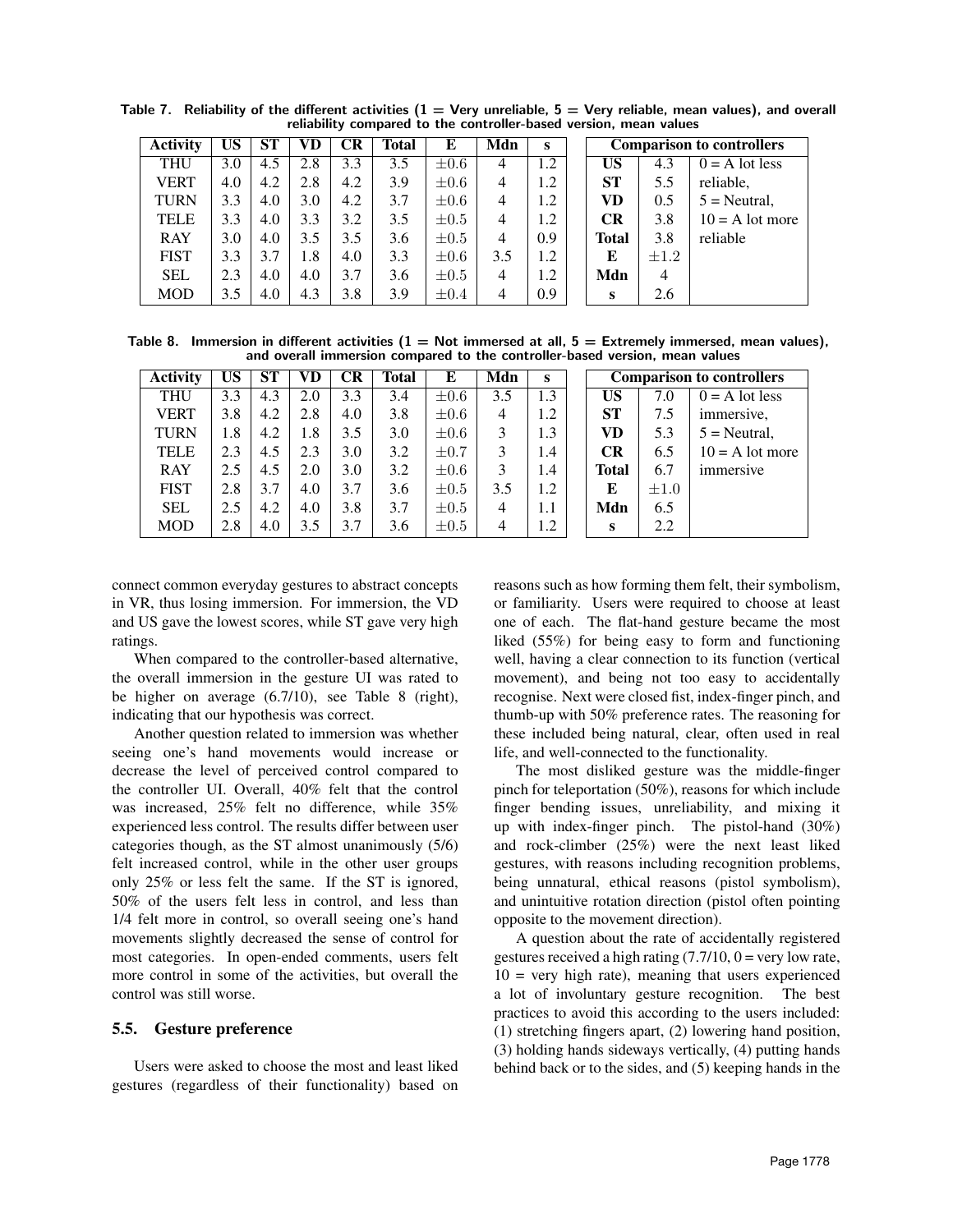middle of the field of view.

### 5.6. Physical and mental well-being

A major issue in evaluating the well-being of users turned out to be the short duration of the testing. Many users commented that the test was not long enough to cause any kind of physical strain, and for the most part simulator sickness either. So it is difficult to confirm or reject our VR sickness hypothesis. This is a complicated issue though, as increasing the test duration to the required few hours would require more time and resources invested in user recruitment. In case of longer testing, there should also be meaningful tasks for the users to do for the whole duration, otherwise they will get bored and that will affect their experience negatively.

However, some users rated the testing imagining that they would use the interfaces for longer continuous periods of time. Among them there were concerns about the *gorilla arm syndrome*, meaning the strain caused by holding arms up for long periods without external support. A Likert scale from 1 to 5 was used  $(1 = \text{very})$ light strain,  $5 = \text{very heavy strain}$ , and overall there was virtually no difference in the ratings between the systems. For controllers, the highest strain was in hands (2.2) and for hand-tracking in fingers (2.3), while the lowest strain was experienced in the shoulders for both applications (1.7).

#### 5.7. Future vision

The last category surveyed the potential of hand-tracking to improve industrial 3D design review software. The main question had a few options to choose from with multiple selecting allowed, see Table 9, and the results show that overall the potential for improvement was rated highly. 85% of users believed in hand-tracking improving ease of use, and even the lowest average value (for reducing simulator sickness) was 50%. There was only one user who saw no potential for improvement based on their testing experience.

From the different groups, ST and CR saw the most potential for improvement, while US and VD less so. This split is likely explained away by the different backgrounds in VR and software engineering.

The main advantages that the users identified in hand-tracking are: (1) hands would be a natural way of interacting, (2) UIs could be virtualised and spatialised, (3) all kinds of modelling could be shown in VR, (4) easier to learn as resembles real life, (5) more intuitive and no need to design controllers for different hand types, (6) lower practising threshold than with controllers, and (7) less necessary devices (e.g., no recharging needed).

Table 9. Future vision in industrial 3D design review software

| <b>Advantage</b> | US    | <b>ST</b> | VD    | <b>CR</b> | <b>Total</b> |
|------------------|-------|-----------|-------|-----------|--------------|
| Easier to        |       |           |       |           |              |
| use              | 75%   | 100%      | 75%   | 83%       | 85%          |
| Easier to        |       |           |       |           |              |
| learn            | 50%   | 67%       | 50%   | 67%       | 60%          |
| <b>Increased</b> |       |           |       |           |              |
| control          | 75%   | 100%      | $0\%$ | 83%       | 70%          |
| Less             |       |           |       |           |              |
| sickness         | $0\%$ | 50%       | 75%   | 67%       | 50%          |
| Less strain      | 75%   | 67%       | 25%   | 67%       | 60%          |
| Nothing          | 25%   | $0\%$     | $0\%$ | $0\%$     | 5%           |

Conversely, the main challenges identified are: (1) learning the gestures well enough, (2) creating the best gesture library, (3) no possibility of haptic feedback, (4) how to fit all required functionality without overloading the hands with gestures, (5) hand ergonomics, and (6) controllers have a fixed set of buttons which can be tested to find the right one, whereas the user must recall the gestures, as testing all possible ones in a hand is problematic.

## 5.8. Error factors

The error factors in this study can be divided into the following categories: (1) questionnaire-related, (2) UI-related, (3) user-related and (4) technology-related.

The questionnaire had some issues related to correctly understanding some questions, mainly: (1) difference between VR hand-tracking experience and hand-tracking experience in any UI, and (2) *ease of use* was interpreted to be quite similar to *reliability of the functionality*.

Related to the design of the user interface there were some missing features such as: (1) undo-feature did not exist, and (2) there were no back buttons.

As users were divided into four categories, there were some *response biases* that stem from the users' roles. For each user category, the major ones were: (1) *social desirability bias* [13], which mainly relates to the US and ST categories because of their possibly close relationship with the testing supervisor, and (2) *demand characteristics* [14], which mainly relates to the CR category, as they possibly had certain expectations for the testing outcome based on their involvement in the SusCon-project. Additionally, the VD had a great bias from developing the comparison software, and thus being possibly unable to objectively compare it with our system.

Individual user differences also have the potential to